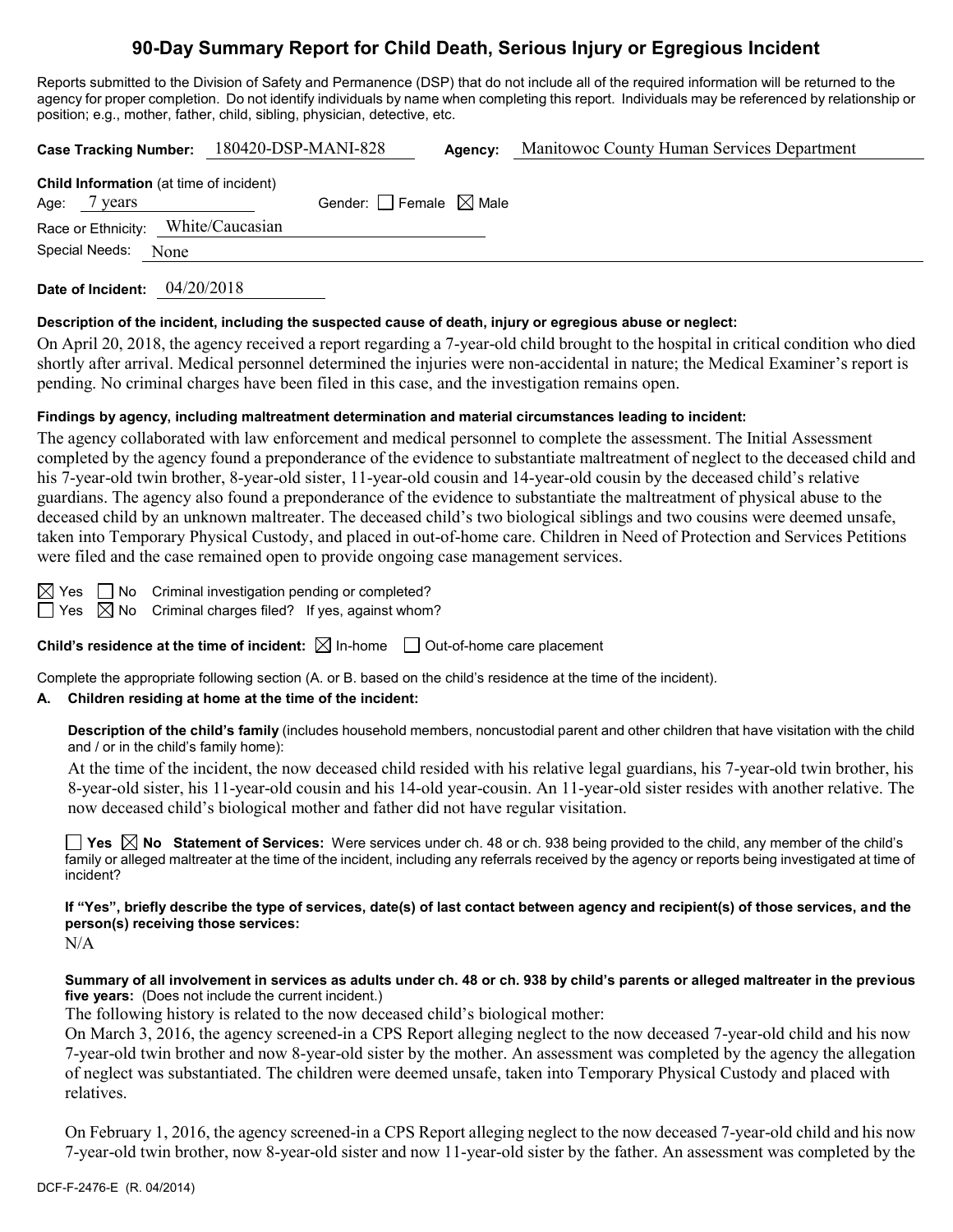agency and the allegation of neglect was substantiated.

On September 16, 2015, the agency screened-in a CPS Report alleging neglect to the now deceased 7-year-old child and his now 7-year-old twin brother, now 8-year-old sister and now 11-year-old sister by the mother. An assessment was completed by the agency and the allegation of neglect was unsubstantiated. The case was closed upon completion of the Initial Assessment.

On June 11, 2014, the agency screened-in a CPS Report alleging neglect to the now deceased 7-year-old child and his now 7-year-old twin brother, now 8-year-old sister and now 11-year-old sister by the mother. An assessment was completed by the agency and the allegation of neglect was substantiated. The children were deemed unsafe and taken into Temporary Physical Custody.

On October 26, 2013, the agency screened-in a CPS Report alleging physical abuse to the now deceased child and his now 7-year-old twin brother by the mother's boyfriend. An assessment was completed by the agency and the allegation of physical abuse was substantiated. The children were deemed unsafe; a Consent Decree was established and the children remained in the home.

#### **Summary of actions taken by the agency under ch. 48, including any investigation of a report or referrals to services involving the child, any member of the child's family living in this household and the child's parents and alleged maltreater.** (Does not include the current incident.)

(Note: Screened out reports listed in this section may include only the date of the report, screening decision, and if a referral to services occurred at Access. Reports that do not constitute a reasonable suspicion of maltreatment or a reason to believe that the child is threatened with harm are not required to be screened in for an Initial Assessment, and no further action is required by the agency.)

The following history is related to the now deceased child's relative guardians, who were the child's legal guardians and had placement of the child at the time of the incident:

On March 11, 2009, the agency screened-in a CPS Report alleging physical abuse to the deceased 7-year-old child's now adult cousins by the child's great uncle. An assessment was completed by the agency and the allegation of physical abuse was substantiated. The children were deemed unsafe, a Child in Need of Protection or Services Petition was filed and the children were placed with their mother.

On October 2, 2006, the agency screened-in a CPS Report alleging physical abuse to the deceased 7-year-old child's now adult cousins by the child's great uncle. An assessment was completed by the agency and the allegation of physical abuse was unsubstantiated. The case was closed upon completion of the Initial Assessment.

The following history is related to the now deceased child's biological mother: On October 26, 2016, the agency screened-out a CPS Report.

On March 3, 2016, the agency screened-in a CPS Report alleging neglect to the now deceased 7-year-old child and his now 7-year-old twin brother and now 8-year-old sister by the mother. An assessment was completed by the agency the allegation of neglect was substantiated. The children were deemed unsafe, taken into Temporary Physical Custody and placed with relatives.

On February 1, 2016, the agency screened-in a CPS Report alleging neglect to the now deceased 7-year-old child and his now 7-year-old twin brother, now 8-year-old sister and now 11-year-old sister by the father. An assessment was completed by the agency and the allegation of neglect was substantiated.

On December 30, 2015, the agency screened-out a CPS Report.

On September 16, 2015, the agency screened-in a CPS Report alleging neglect to the now deceased 7-year-old child and his now 7-year-old twin brother, now 8-year-old sister and now 11-year-old sister by the mother. An assessment was completed by the agency and the allegation of neglect was unsubstantiated. The case was closed upon completion of the Initial Assessment.

On December 15, 2014, the agency screened-out a CPS Report.

On June 11, 2014, the agency screened-in a CPS Report alleging neglect to the now deceased 7-year-old child and his now 7-year-old twin brother, now 8-year-old sister and now 11-year-old sister by the mother. An assessment was completed by the agency and the allegation of neglect was substantiated. The children were deemed unsafe and taken into Temporary Physical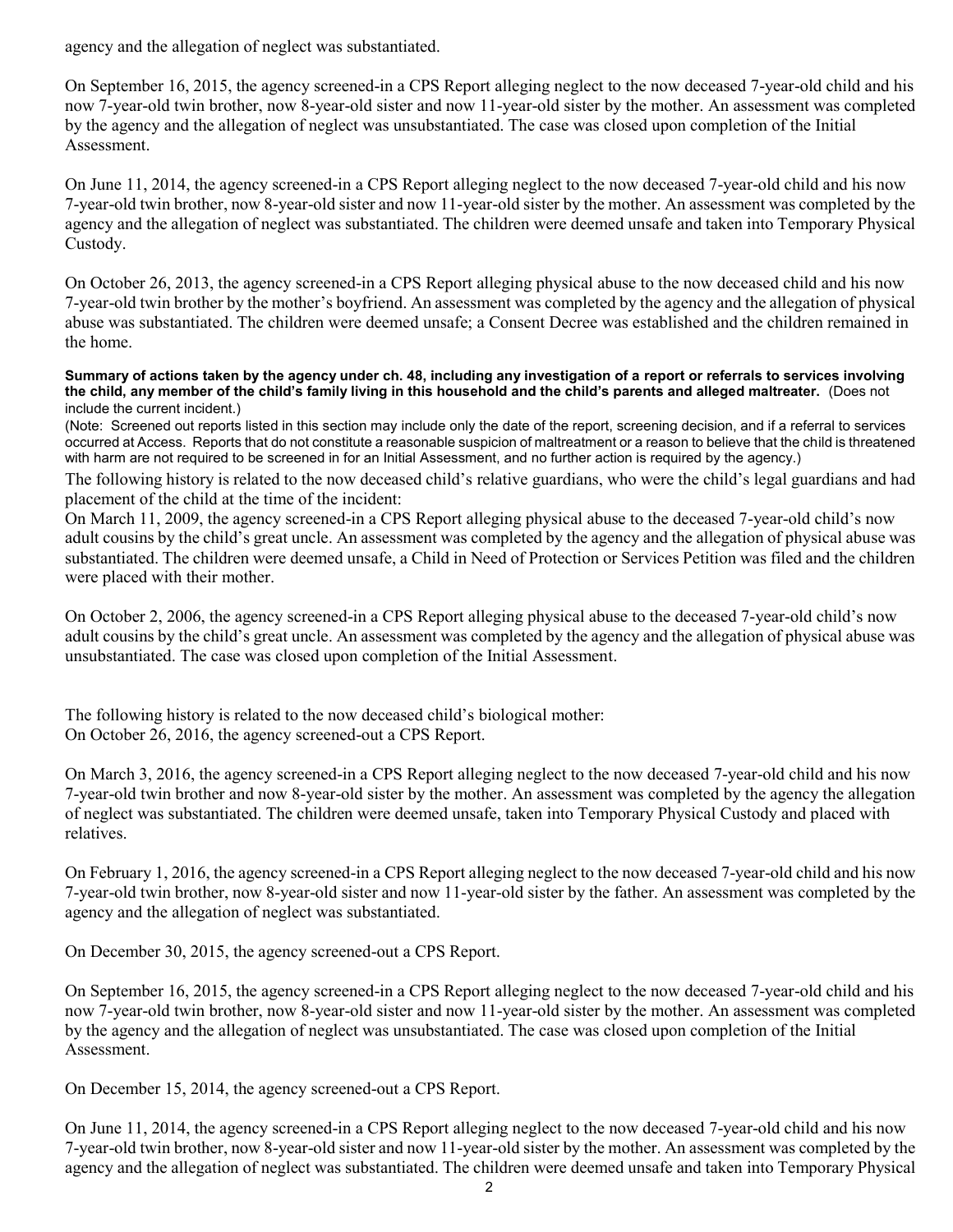Custody.

On April 8, 2014, the agency screened-out a CPS Report.

On October 26, 2013, the agency screened-in a CPS Report alleging physical abuse to the now deceased child and his now 7-year-old twin brother by the mother's boyfriend. An assessment was completed by the agency and the allegation of physical abuse was substantiated. The children were deemed unsafe; a Consent Decree was established and the children remained in the home.

On June 22, 2012, the agency screened-in a CPS Report alleging neglect to the now deceased 7-year-old child and his now 7-year-old twin brother and now 11-year-old sister by the mother. An assessment was completed by the agency and the allegation of neglect was unsubstantiated. The case was closed upon completion of the Initial Assessment.

On February 20, 2012, the agency screened-out a CPS Report.

On January 20, 2012, the agency screened-in a CPS Report alleging physical abuse to the deceased child's now 7-year-old twin brother by an unknown maltreater. An assessment was completed by the agency and the allegation of physical abuse was unsubstantiated. The case was closed upon completion of the Initial Assessment.

On July 13, 2010, the agency screened-in a CPS Report alleging neglect to the deceased child's now 8-year-old sister and now 11-year-old sister by the mother and father. An assessment was completed by the agency and the allegation of neglect was unsubstantiated. The case was closed upon completion of the Initial Assessment.

On May 26, 2010, the agency screened-out a CPS Report.

On October 15, 2009, the agency screened-in a CPS Report alleging unborn child abuse to the deceased child's now 8-year-old sister by the mother and alleging neglect to the deceased child's now 11-year-old sister by the mother and her boyfriend. An assessment was completed by the agency and the allegations of unborn child abuse and neglect were unsubstantiated. The case was closed upon completion of the Initial Assessment.

On October 14, 2009, the agency screened-out a CPS Report.

On May 22, 2009, the agency screened-out a CPS Report.

On January 24, 2008, the agency screened-in a CPS Report alleging sexual abuse to the deceased child's now 11-year-old sister by the mother. An assessment was completed by the agency and the allegation of sexual abuse was unsubstantiated. The case was closed upon completion of the Initial Assessment.

On January 6, 2008, the agency screened-out a Services Report.

On July 9, 2007, the agency screened-out a CPS Report.

## **Summary of any investigation involving the child, any member of the child's family and alleged maltreater conducted under ch. 48 and any services provided to the child and child's family since the date of the incident:**

The agency collaborated with law enforcement and medical personnel to complete the assessment. The Initial Assessment completed by the agency found a preponderance of the evidence to substantiate maltreatment of neglect to the deceased child and his 7-year-old twin brother, 8-year-old sister, 11-year-old cousin and 14-year-old cousin by the deceased child's relative guardians. The agency also found a preponderance of the evidence to substantiate the maltreatment of physical abuse to the deceased child by an unknown maltreater. The deceased child's two biological siblings and two cousins were deemed unsafe, taken into Temporary Physical Custody, and placed in out-of-home care. Children in Need of Protection and Services Petitions were filed and the case remained open to provide ongoing case management services.

## **B. Children residing in out-of-home care (OHC) placement at time of incident:**

**Description of the OHC placement and basis for decision to place child there:** N/A

**Description of all other persons residing in the OHC placement home:**